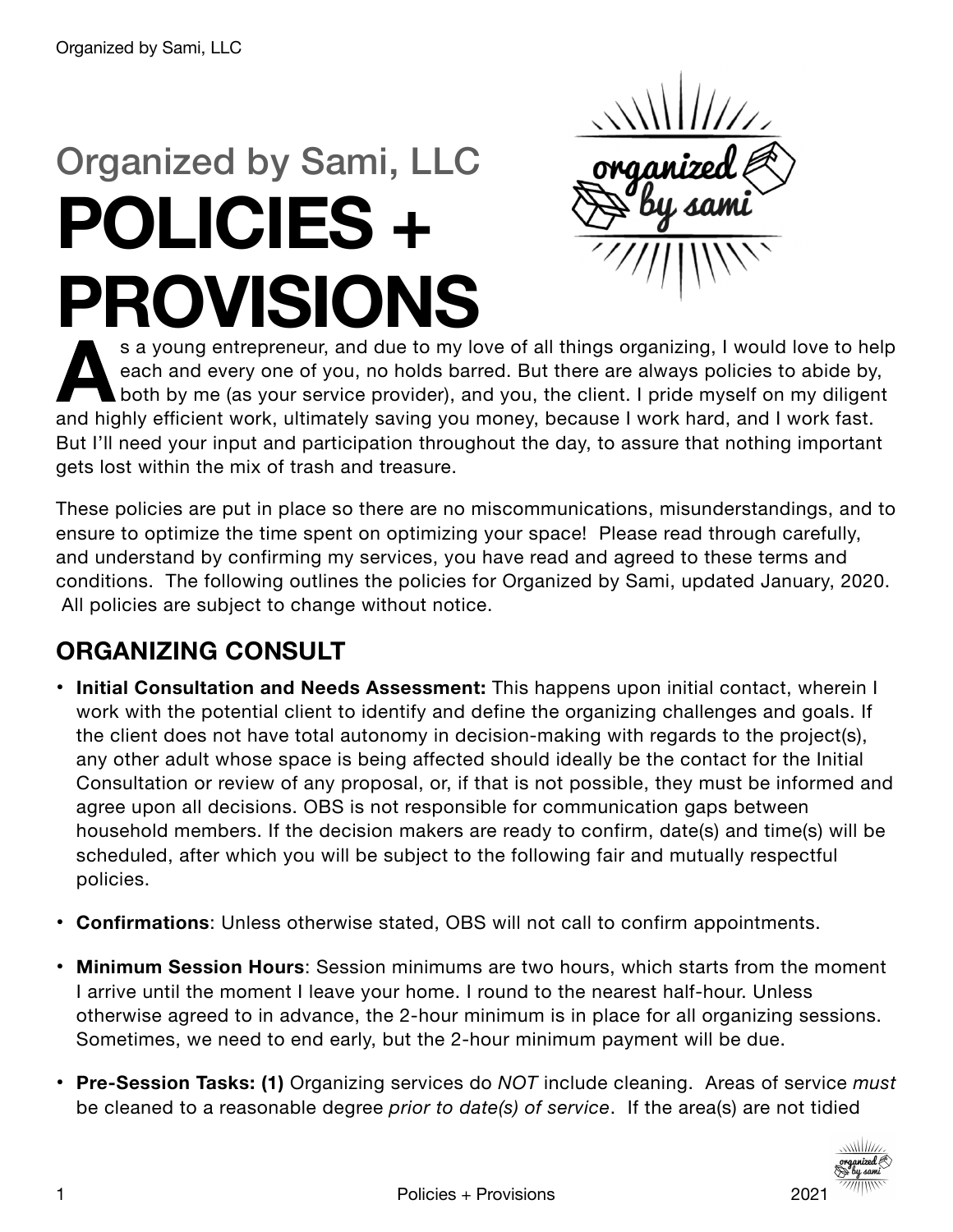down to the items Client will be choosing to keep or discard during the effective session, the session may have to be rescheduled, and Client will be subject to a rescheduling fee. OBS would be happy to recommend trusted cleaners in the area. **(2)** Any organization/ storage items deemed necessary by OBS must be purchased and in home on day of service. Alternatively, OBS can purchase the items and invoice you with an itemized receipt. If needed, OBS will run out to purchase items at a local store on day of session. This time will be included in billed session hours.

- **Effective Sessions:** Organizing sessions require the participation of the Client unless otherwise agreed.
- **Interruptions:** For us to have an effective session, we're going to need to focus. Realizing not all interruptions can be anticipated and avoided, but please take steps to minimize interruptions from children, pets, visitors, and phone calls that come while we're together.
- **Get Ready:** Before our session, be sure you've eaten and are ready to focus. Stay hydrated while we work together. I'll bring my own water and snacks, so you don't have to worry about me! We'll take breaks as we need them.

#### **CANCELLATIONS:**

It is the responsibility of the client to reach out to proactively cancel a session if it becomes necessary. Email, call/voicemail, and text are all effective methods, and OBS recommends all forms of notification when cancelling to ensure the request is received. The session is NOT cancelled without fee until OBS confirms the cancellation. You receive written confirmation of cancellation.

For appointments with cancellations 72 or more hours before the appointment, there is no cancellation fee.

- **Less than 72 hours:** The client will forfeit the 50% deposit paid upon confirming date.
- **No-shows and Last Minute Cancellations:** From 120 minutes before our scheduled session, including a no-show if I arrive at a client's home, and the client isn't home or able to work, and hasn't called, the full session will be charged. Client will be invoiced, and if not paid within 48 hours, card on file will be charged. Record of cancellation will be noted and should the client wish to book again in the future, will be subject to paying in full up front.
- **Inclement Weather:** Weather can be a wrinkle, both for my safe driving to your home or if you planned on working but now school is closed and you have childcare on your mind. Typically, we'll connect as an appointment gets closer and the weather is predicted to be a factor, and we'll make a mutual decision on how to proceed.
- **Right to waive:** Organized by Sami alone reserves the right to waive any cancellation fees based on circumstances and session availability.

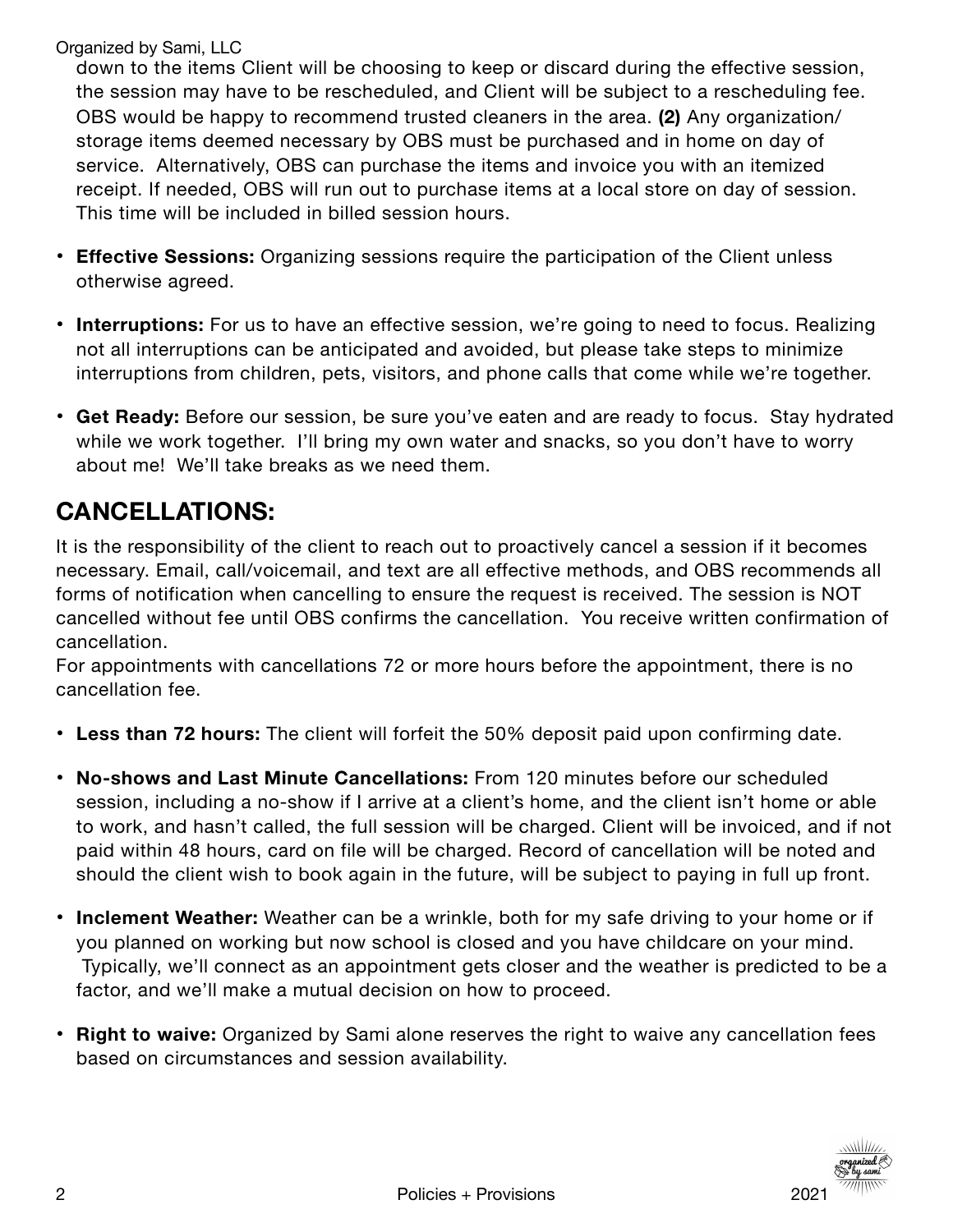Organized by Sami, LLC **PAYMENTS**

50% deposit is due upon confirmation of services, and date(s) of service will be secured at that time. The invoice sent to you via email, indicating the 50% due upon receipt. Failure to pay deposit within 48 hour grace period will forfeit your confirmed date of service. Remaining balance is due upon completion of services (or at the end of each day of service, for multi-day sessions).

- **Payments Accepted:** Credit/debit card (paid via invoice or processed on site on day of service), cash, Venmo. No personal checks. Cashier's check will be accepted. Credit/Debit card payments are subject to 3% processing fee.
- **Cancellation Fees:** 50% Deposit is fully refundable if cancellation occurs 72 hours prior to service dates. If cancelled less than 72 hours prior to service date, deposit is nonrefundable, and Client will pay remaining balance within 48 hours of last minute cancellation. Failure to pay initial deposit or balance within 48 hour grace period will result in charging your card on file.
- **• Rescheduling:** If Client needs to reschedule, they must do 72 hours prior to date of service to avoid a rescheduling fee. The fee is \$75, equal to one hour of service, paid upon confirming the new date of service. Rescheduling prior to 72 hours of original service date will not be subject to this fee.

#### **SAFETY:**

- **Firearms and weapons:** Please take care to remove these items from any space we work in together, and secure them somewhere else safely
- **COVID-19 Precautions/PPE:** Sami Spera of OBS has been fully vaccinated for COVID-19 as of April 2021, but will wear a mask and gloves while servicing your space. Upon request, OBS can provide N95 Pouch Masks or KN95 Masks for client(s).

#### **OTHER SERVICES, DIRECT COSTS, AND VENDORS:**

- **Supplies and Solutions:** Clients are responsible for paying for the supplies and solutions for the project. OBS will either make suggestions for the Client to buy OR will purchase the supplies, ensuring delivery to Client's location.
- **Shopping and Research (Time and Fees):** For any pre-session *extensive* research (over one hour) and shopping is half the hourly rate. *(Note that it is a rarity for research and shopping to take more than an hour, unless the client has very specific needs that require creative or unusual solutions.)* Shopping and returns on day of service will be billed at

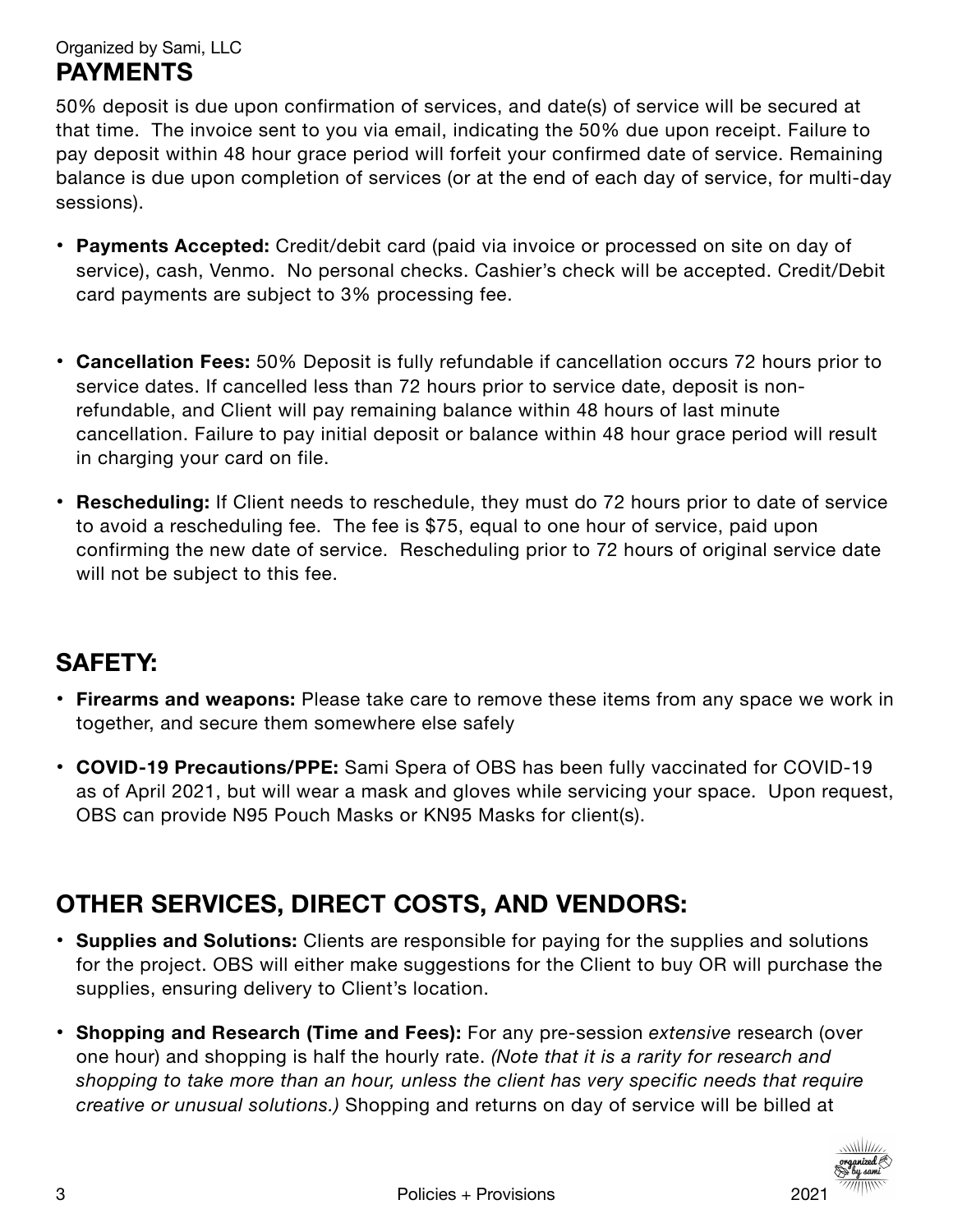normal hourly rate. Itemized receipts will be presented upon purchase, with new invoice including the purchased items, and extensive research fees, if applicable.

- **Other Direct Expenses:** Direct expenses, including, but not limited to, copying, shipping fees, delivery charges, parking, are the Client's responsibility. They will be billed to Client at the time of service.
- **Other Vendor Services:** During an organizing project, it may be appropriate to work with other service providers that are not provided by OBS, such as cleaners, movers, furniture assembly, junk removers, carpenters, physical labor, etc. At a Client's request, we will seek to find service provider options; Clients, however, will contract directly with such service providers, holding OBS harmless for the actions or performance of other service providers.
- **Travel time:** OBS will travel, without charge, thirty-five (35) miles or sixty (60) minutes minutes each way, whichever is shorter. Any travel time above that will be charged as mileage at the current IRS rate. When travel fees apply, any tolls will be charged to the client, receipts can be provided upon request (as EZ pass lanes do not provide them and OBS will have to go through a cash/receipt lane, please request them prior to service date). *Organized by Sami alone reserves the right to waive any travel fees.*

#### **CONFIDENTIALITY**

Given the sensitive nature of the work we do and the high level of trust it requires our Clients to place in us, Clients can be assured of absolute privacy when working with us. Organized by Sami adheres strictly to the NAPO Code of Ethics and the BCPO Code of Ethics, emphasizing confidentiality, honesty, and integrity.

## **RESTRICTIONS AND LIABILITY**

- **Restrictions:** OBS reserves the right to withdraw from an organizing project at any time if the project involves perceived unsafe working conditions, if Clients are in breach of their agreement with us, or if we cannot render the services requested by Clients through no fault of our own. We request that clients remove and secure firearms from work areas before appointments. Other items may be requested to be handled only by the Client, such as jewelry, valuable collections or medication.
- **Limitation of Liability:** Client will review all materials that OBS recommends be disposed of by means of recycling, shredding, donation, resale or any other means. We help the Client make decisions, but the final decision is always the Client's to make. Client agrees that OBS is not responsible for any loss of damage caused by Client's failure to carefully review or inspect any discarded items. The Client agrees that the homeowner's policy is the primary insurance policy for any property damage claim.

Client agrees to indemnify, defend, release and hold Organized by Sami, LLC harmless of, from and against any and all costs, losses, claims, damages, liabilities, expenses and other

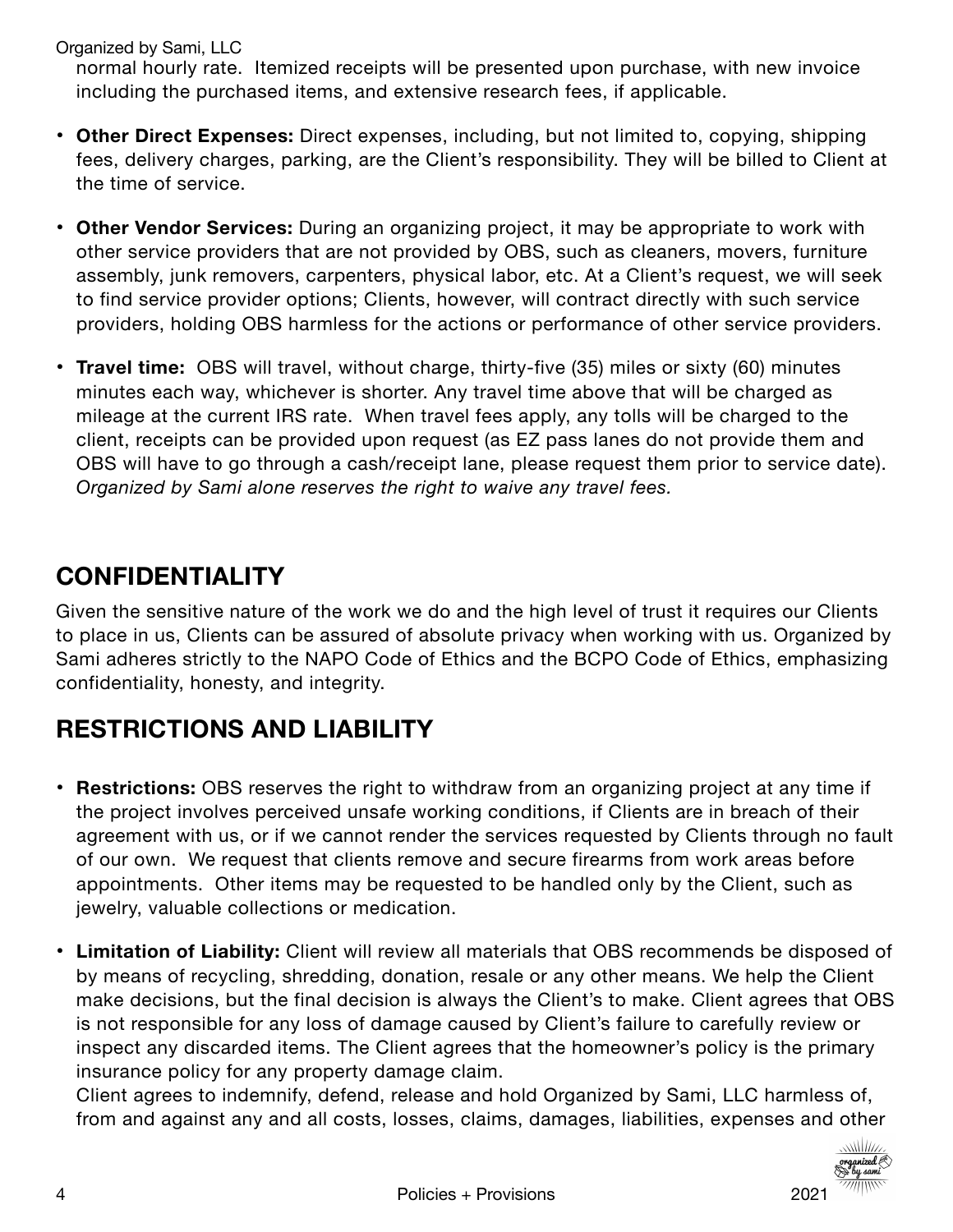obligations (including, without limitation, reasonable attorneys' fees and costs) asserted or recovered against or incurred by Organized by Sami, LLC in connection with the services proposed or provided herein. OBS, LLC makes no warranties express or implied in connection with the services provided or proposed herein. Customer acknowledges that results are purely subjective and may vary between customers.

• **Fee Disclosure:** Clients agree not to disclose to others our fees for services.

## **PHOTOGRAPHS, TESTIMONIALS, AND FUTURE CONTACT**

**Photographs and Testimonials**: Clients give OBS permission to use, anonymously, without remuneration, testimonials, and Before & After pictures of their location (edited for identifying information), in marketing materials, including print and online. You will be shown the photo before it is used, and if you object to having it "out there", then that's as far as it goes!

**Mailing List:** Clients agree to be added to a mailing list for referral offers and newsletters from OrganizedbySami.com, but can unsubscribe at any time.

## **CLIENT SATISFACTION**

Organized by Sami strives to meet a 100% Client satisfaction level. It is our responsibility to analyze your situation, teach you appropriate new skills and help you make the changes you want. If OBS fails to meet any realistic expectations and all policies above stated were followed and abided by, we will schedule a complimentary session to make any necessary adjustments.

## **WEBSITE INFORMATION**

**AFFILIATES AND RECOMMENDATIONS**: On the website and in other social media, I will occasionally recommend products or services for sale. I do this when I believe there is value to the product or service, based on either my own personal experience or reviews of that product/service, or relationships I have with the provider. In some cases, I will be compensated if you make a purchase. I may also receive the product for free in order to consider the item and provide a review; I always recommend you do your own due diligence before making any purchase, and that you never purchase a product or service that you cannot afford.

**TESTIMONIALS**: The testimonials shared on this site are specific personal results, based on the challenges, goals, and efforts of individual situations. They are not intended to express or guarantee that equal or similar results are attainable by all.